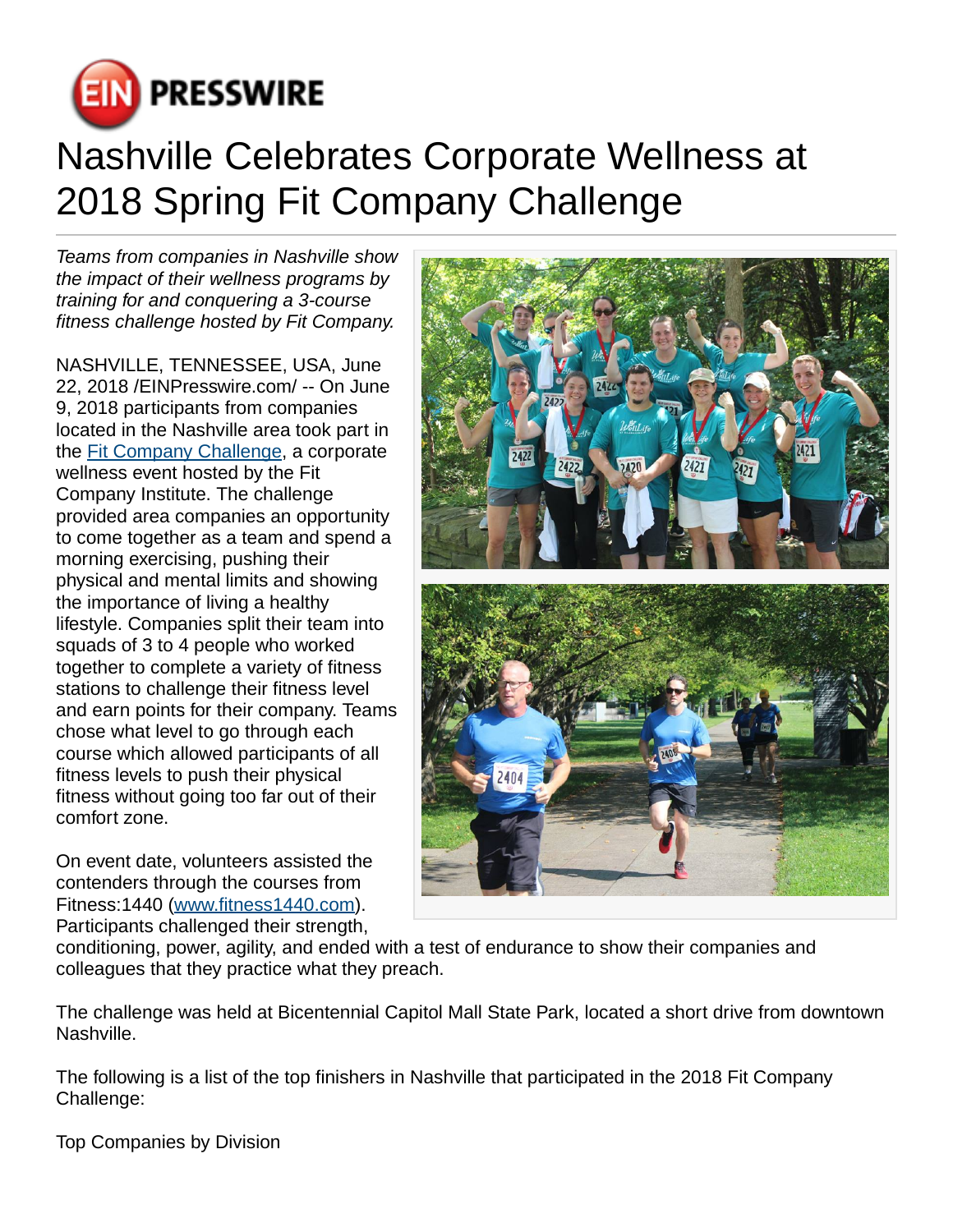Medium Division 1) MEDHOST 2) HealthStream, Inc.

Small Division

1) LBMC W Squared 2) CareHere 3) Blakeford 4) Valeo North America, Inc. 5) BDO USA, LLP Micro Division 1) International Scholarship and Tuition Services, Inc. 2) SR Smith 3) Bell & Associates Construction

Top Teams Overall (Based on Total Points)



1) LBMC W Squared - #2437 2) MEDHOST - #2404 3) LBMC W Squared - #2435 4) LBMC W Squared - #2438 5) MEDHOST - #2407 6) MEDHOST - #2408 7) CareHere - #2429 8) HealthStream, Inc. - #2419 (Tie) 8) Blakeford - #2421 (Tie) 10) HealthStream, Inc. - #2418 11) International Scholarship and Tuition Services, Inc. - #2434 12) HealthStream, Inc. - #2414 (Tie) 12) HealthStream, Inc. - #2416 (Tie) 14) CareHere - #2432 15) MEDHOST - #2405 Top Teams By Course

Course 1 – Level 2

1) #2435 - LBMC W Squared (Tie) 1) #2437 - LBMC W Squared (Tie) 3) #2429 - CareHere 4) #2407 - MEDHOST

Course 1 – Level 1

1) #2421 - Blakeford 2) #2418 - HealthStream, Inc. 3) #2417 - HealthStream, Inc. 4) #2434 - International Scholarship and Tuition Services, Inc.

Course 2 – Level 2